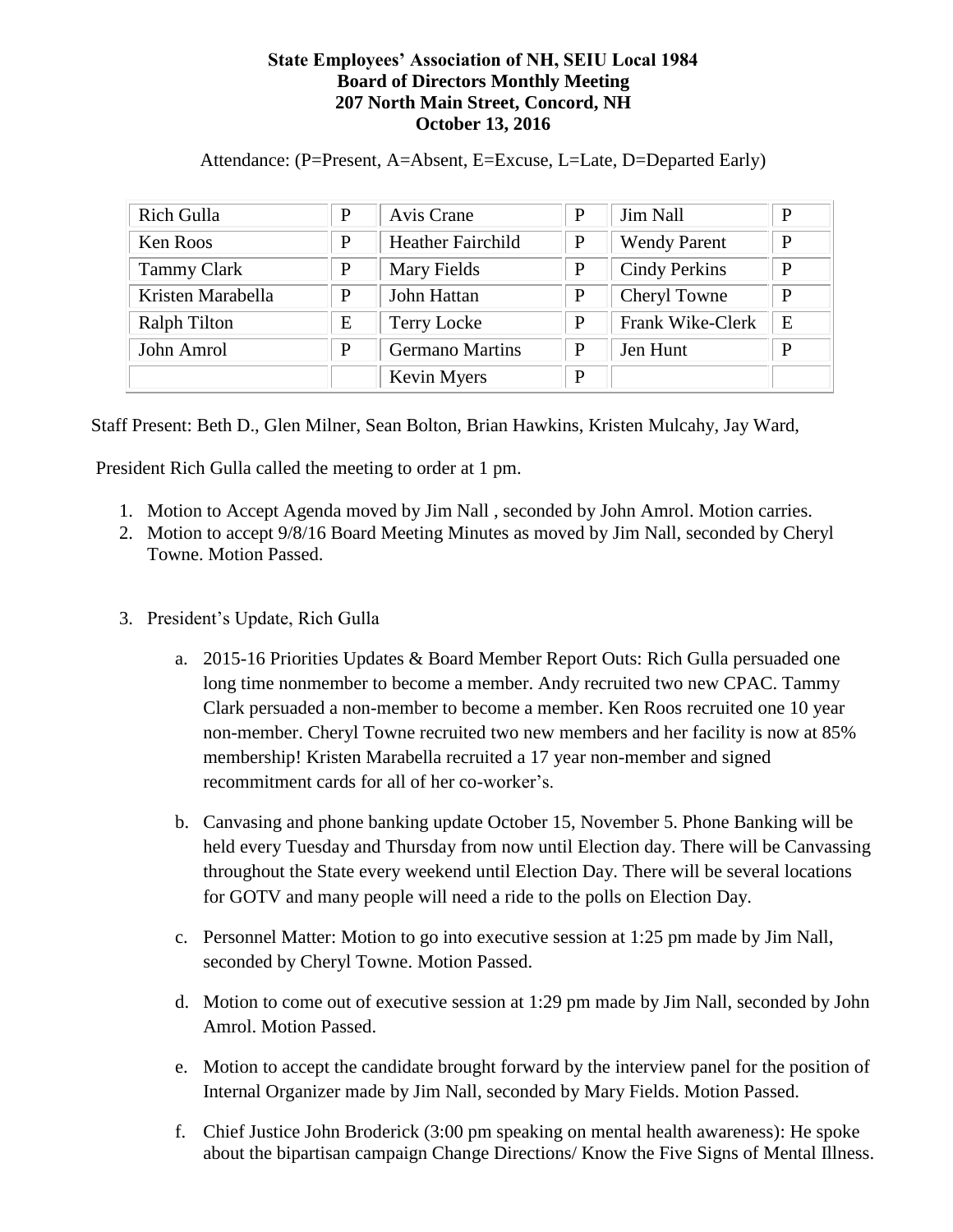- g. Motion that the SEIU Local 1984 Board of Directors recommends to the SEA Council at the December meeting support of Change Directions.org/NH made by John Amrol, seconded by Tammy Clark. Motion passed.
- h. The SEIU Local 1984 Board of Directors presented Kathy Desjardin (KJ)with a plaque dedicating the Board room in her name.
- i. CCSNH- 2320 IBEW out of Manchester is attempting to persuade the CCSNH faculty unit to switch their representation from SEA/SEIU Local 1984 to IBEW. This seems to have the support of some members at the NHTI campus. SEA/SEIU Local 1984 staff has developed a plan to counter IBEW's efforts. The plan has been prioritized for immediate action.
- j. Motion to move the December BOD meeting to 12/15/16 made by Jim Nall, seconded by John Amrol. Motion Passed.
- k. COSH Dinner October 27, 2016. Tickets are available through Poli Ed Committee.
- 4. Motion to accept Consent Agenda made by Jim Nall , seconded by Cindy Perkins. Motion Passed.
- 5. Committee Reports:
	- a. Political Education, John Hattan and Jay Ward:
		- 1. Beth Roth will kick off Convention.
		- 2. October 20<sup>th</sup> meeting with Deputy Commissioner Nominee Lori Shibinette will be held at 5 pm at the SEA/SEIU Local 1984 Office.
		- 3. There have been 25 new SEA PAC contributions this month.
		- 4. There will be phone banks and canvassing held every weekend from now until Election Day.
		- 5. Motion that the Board Of Directors approve the Political Education Committee's endorsement of Sylvia Arcouette (Str. 2); Ellen Phillips(Str. 3); Larry Brown (Str. 1) and James Morin (Hills. 44) moved by John Hattan, seconded by Kristen Marabella. Motion Passed.
		- 6. Eight International Staff have been released to NH for political work until Election Day. 9-10 1199 MA staff will be released for the last 2 weeks up to Election Day.
	- b. Finance Committee, Avis Crane:
		- 1. The Budget is well in the black/ \$600,000.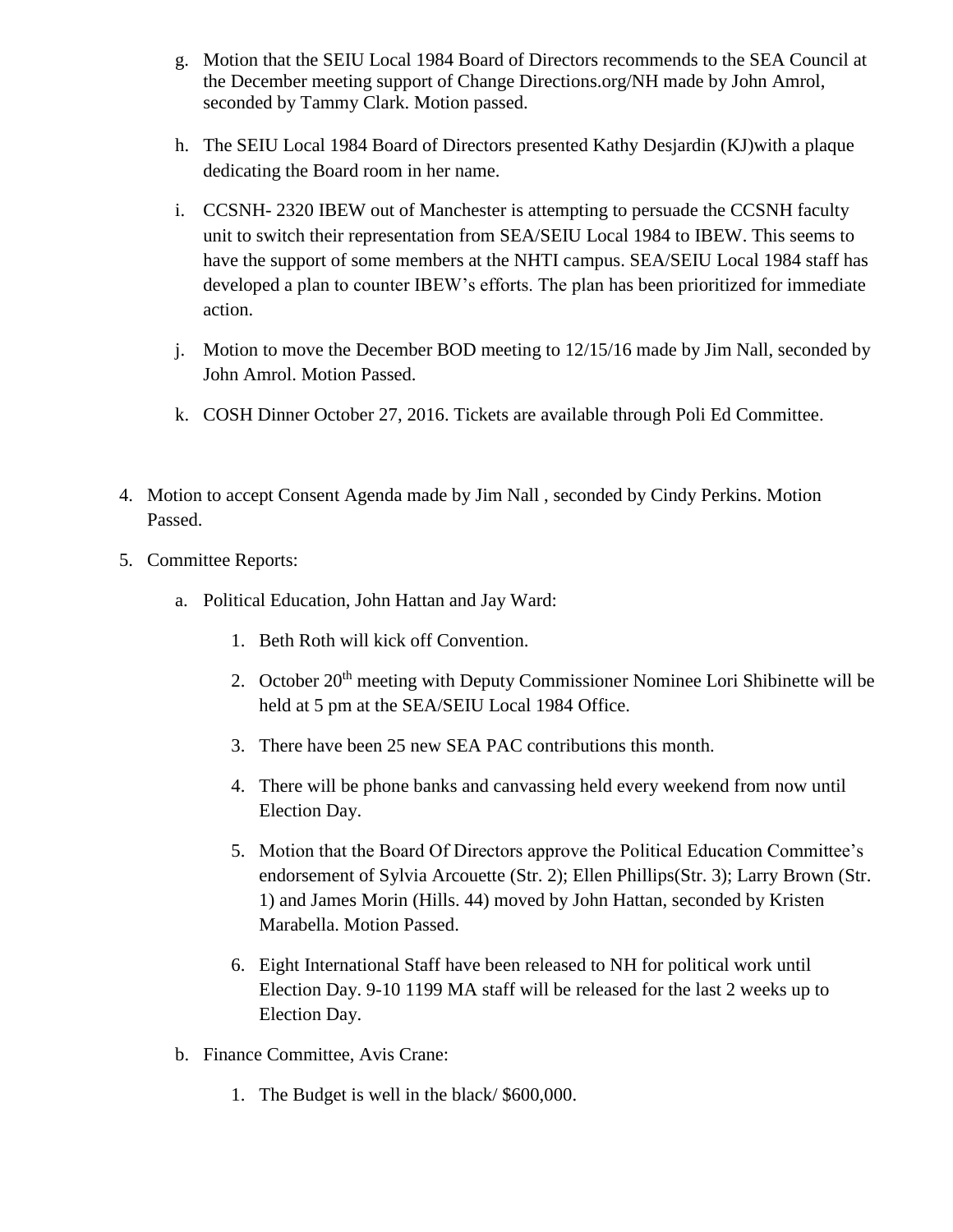- 2. Motion that the Board of Directors approves the transfers from account 6120 to accounts 5000, 5440, 5920, 7120, 7320 and 7330 to adjust those accounts down to 100%, in accordance with the Finance Committee's Oct., 2016 minutes moved by John Amrol, seconded by Cheryl Towne. Motion Passed.
- 3. Motion that the Board of Directors approve the Finance Committee's recommendation to accept the cleaning estimate of \$1,042.75 to clean the carpets, per the committee's Oct. 10, 2016 minutes moved by Jim Nall and seconded by Cheryl Towne. Motion Passed.
- 4. Motion that the Board of Directors approve the Finance Committee's recommendation to transfer \$125,010.42 from asset account 1207.10 (Fair Share Income FY 14-15) to asset account 1023(Savings), per the Committee's Oct. 10, 2016 minutes moved by Avis Crane, seconded by John Amrol. Motion Passed.
- c. Organization Committee, Tammy Clark:
	- 1. 12 New members and recruited six non-members this month.
	- 2. Chapter Elections are coming up and some chapters are not in compliance. We may need to look at dissolving these chapters. Tammy Clark is still attempting to follow up with these chapters.
- d. CBAC Update, Jim Nall:
	- 1. The Master Team has been meeting weekly. Randy Hunneyman has been meeting with the Sub-Units and they are working on proposals that will be vetted by the Master Team.
	- 2. We are ahead of schedule with draft proposals.
- e. Dues Assistance, Jim Nall: One application was approved.
- f. Constitution and Bylaws, John Amrol: Discussion ensued around some proposed changes to the Rules of Order regarding a Quorum. Questions that the BOD had will be taken back to Constitution and Bylaws Committee.
- 6. Motion to Accept All Reports into Record made by Tammy Clark, seconded by Jim Nall. Motion Passed.
- 7. New Business:
	- a. Motion to separate the urinals in the Men's restroom to allow for more privacy made by Kevin Myers, seconded by Heather Fairchild. Motion Passed.
- 8. Motion to adjourn at 4:31 pm made by Tammy Clark, seconded by Ken Roos. Motion Passed.

Submitted by